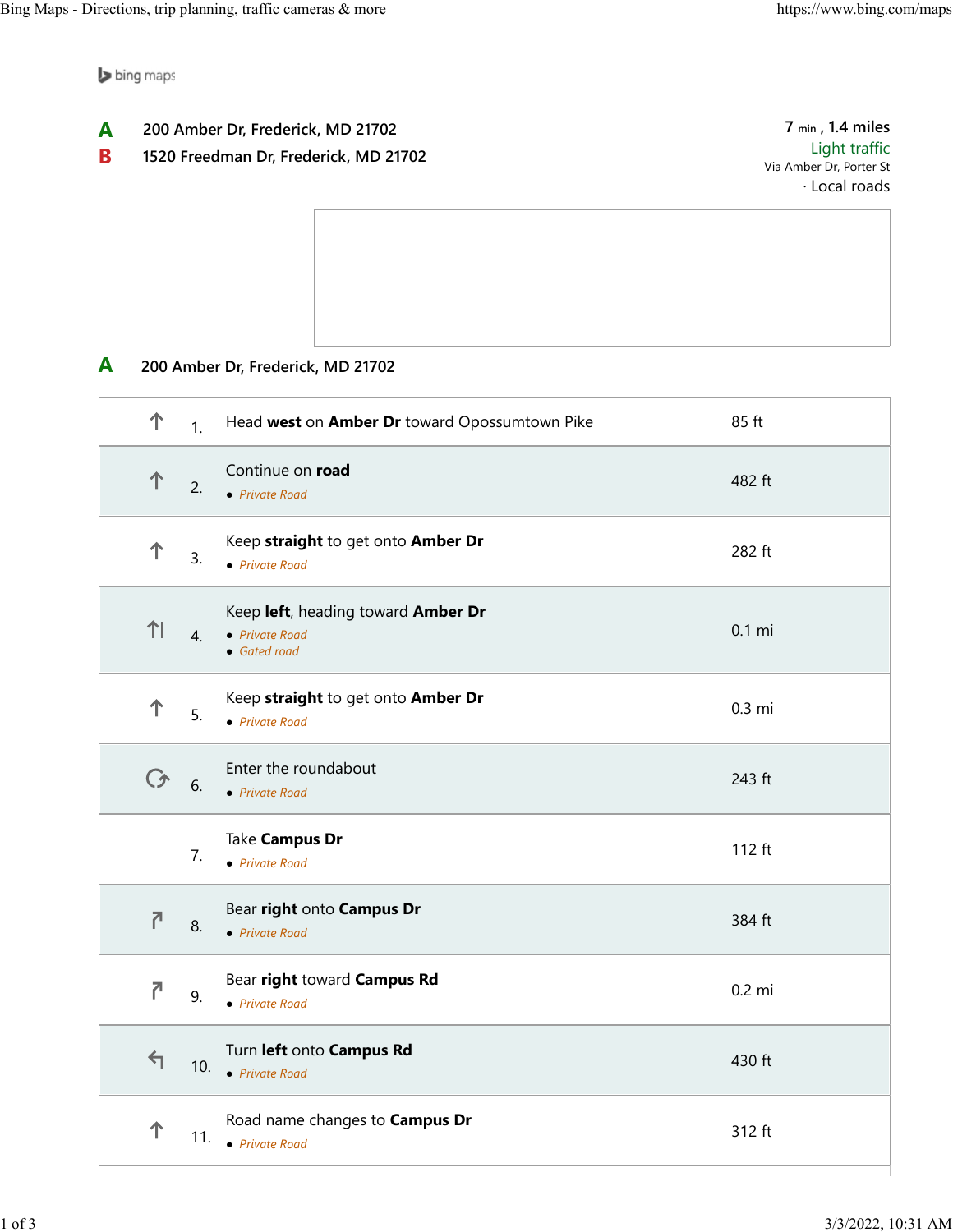| ↱            | 12. | Turn right onto Porter St<br>• Private Road                                         | $0.2 \text{ mi}$ |
|--------------|-----|-------------------------------------------------------------------------------------|------------------|
| $\leftarrow$ | 13. | Turn left onto Freedman Dr<br>• Private Road                                        | 505 ft           |
| $\sqrt{ }$   | 14. | Turn right to stay on Freedman Dr<br>• Private Road                                 | $200$ ft         |
|              | 15. | Arrive at Freedman Dr<br>The last intersection before your destination is Porter St |                  |

**1520 Freedman Dr, Frederick, MD 21702 B**